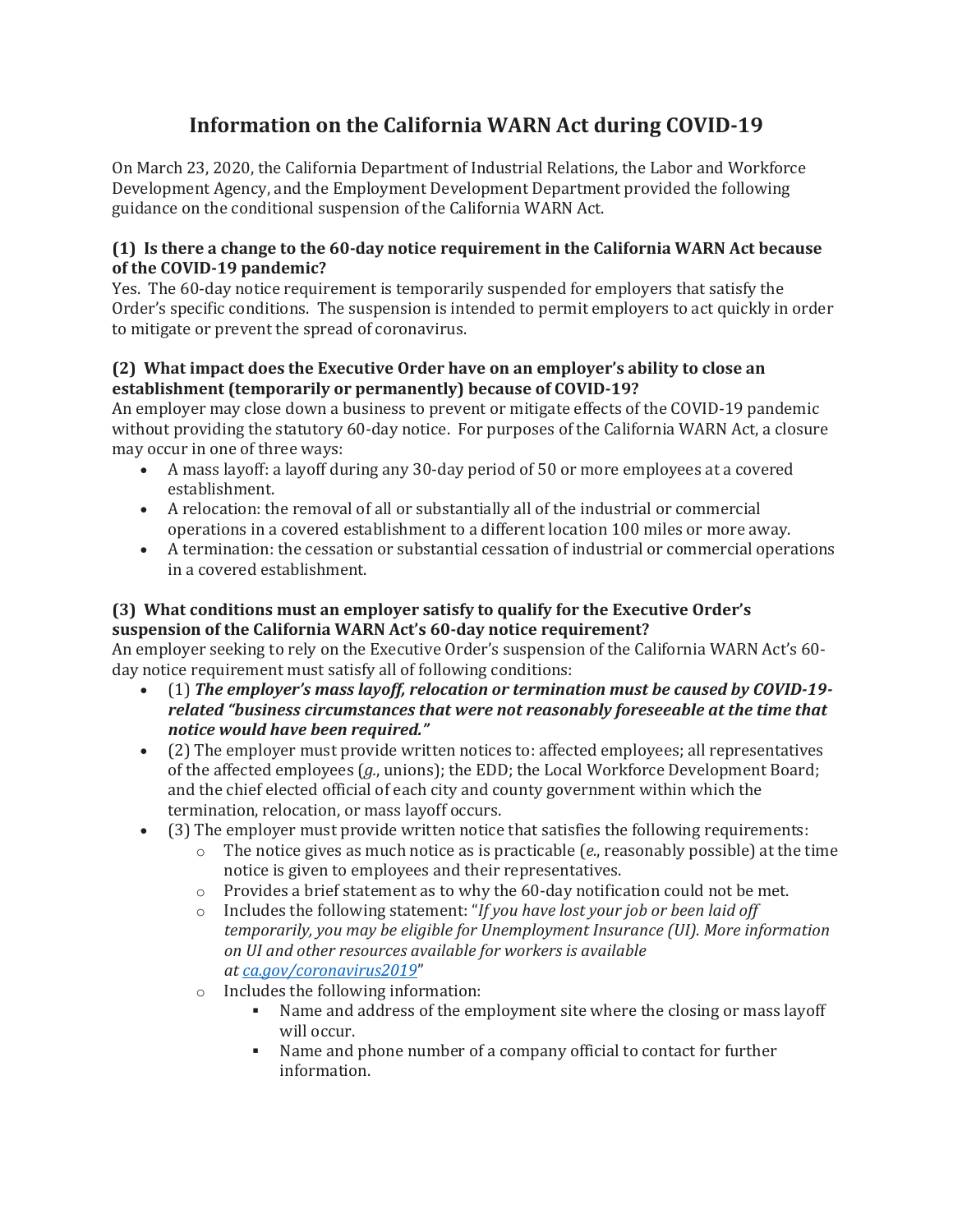- Statement as to whether the planned action is expected to be permanent or temporary and, if the entire location is to be closed, a statement to that effect.
- Expected date of the first separation, and the anticipated schedule for subsequent separations.
- Job titles of positions to be affected, and the number of employees to be laid off in each job classification.
- In the case of layoffs occurring at multiple locations, a breakdown of the number and job titles of affected employees at each location.
- An indication as to whether or not bumping rights exist.
- Name of each union representing affected employees, if any.
- Name and address of the chief elected officer of each union, if applicable.

## **(4) How do I send the California WARN Act Notices?**

**To Employees** – the required notice should be sent via any reasonable method of delivery that ensures receipt by the affected employee (*e.g.*, first class mail, personal delivery, email, etc.) **To the EDD** – the required notice should be emailed to [eddwarnnotice@edd.ca.gov,](mailto:eddwarnnotice@edd.ca.gov) and the email should include the following information:

- The notice (as an attachment or within the body of the email).
- Contact information for an employer representative in the event the EDD needs more information.

## **To the Local Workforce Development Board and Chief Elected Officials** – Employers should contact their Local Workforce Development Areas (Local [Areas\)](https://www.edd.ca.gov/Jobs_and_Training/Local_Area_Listing_by_County.htm) for specific assistance and contact information.

## **(5) How do I know if I am an employer covered by the California WARN Act?**

The Act is applicable to employers that employ, or have employed in the preceding 12 months, 75 or more full-time or part-time workers.

## **(6) What should an employer do with respect to notice if a closure occurred on or after March 4, 2020 but** *before* **the Executive Order was issued on March 17, 2020?**

The COVID-19 state of emergency began on **March 4, 2020**. Between that date and the issuance of the Executive Order, because the California WARN Act was not subject to suspension, employers should have been providing notice as specified under the Act. Now that the Executive Order is in effect, an employer seeking to avail itself of the suspension must satisfy the conditions specified in the Executive Order (described in response to Question (3) above). The guidance does not provide for any sort of "cure" method for inadequate notice provided by an employer affected by COVID-19.

## **(7) Do I still need to send a WARN Notice to EDD given the Executive Order suspending the 60-day notice requirement?**

Yes. The Executive Order does not eliminate the written notice requirement, it only reduces the notice period and requires an employer to provide as much notice as practicable. An employer who orders a mass layoff, relocation or termination without any written notice could be subject to liability under the California WARN Act.

## (8) If an employer fails to give any notice at all on the basis that the layoff or closure is due **to a "physical calamity," will that employer be shielded from liability?**

It depends. The administrative guidance provided is that an employer may only avail itself of the physical calamity exception, and provide no notice to affected employees whatsoever, if it can prove